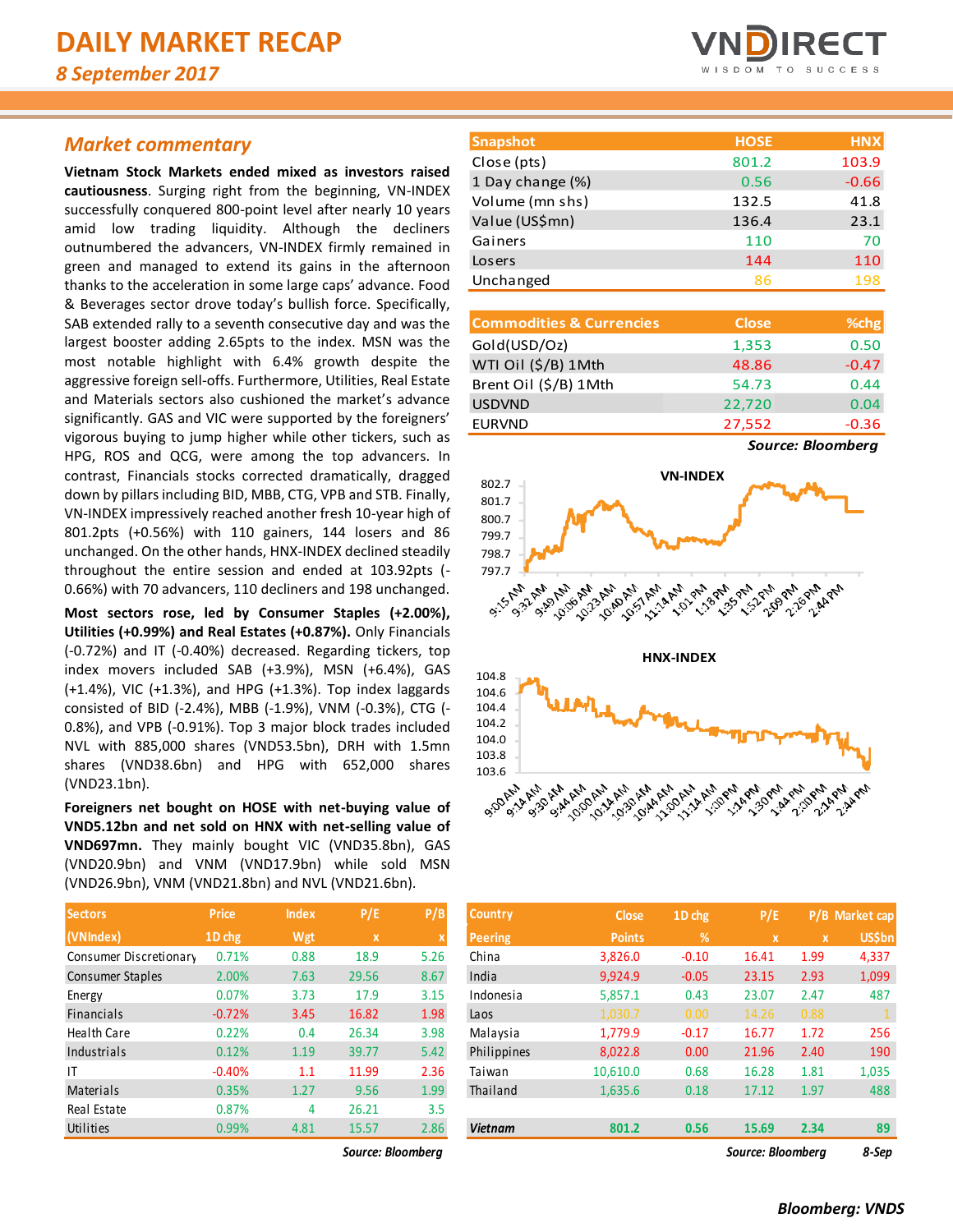

# **Market News**

**Oil headed for the first weekly gain since July as Gulf Coast refiners ramp up crude processing after disruptions from Hurricane Harvey.** Futures were little changed in New York, up 3.4% for the week. About 8% of U.S. refining capacity remains shut after Harvey first made landfall two weeks ago, according to data compiled by Bloomberg. Almost a quarter of the nation's capacity was halted following the storm. American crude stockpiles rose by 4.58mn barrels last week, the first gain since June. While refineries, pipelines and offshore platforms resume operations after Harvey, another Atlantic hurricane, known as Irma, is approaching the U.S. coast and is set to hit Florida on Sunday. Imports into the Gulf Coast region last week fell to the lowest in records going back to 1990, and nationwide crude output fell below 9mn barrels a day for the first time since February*. (Bloomberg)*

**Vietnam exports more coal in 8 months. Vietnam exported nearly 1.4mn tons of coal worth US\$188mn in Jan-Aug (+142.1% YoY in volume and +228.5% YoY in value),** according to its Ministry of Industry and Trade. In 8M2017, Vietnam National Coal-Mineral Industries Holding Corporation (Vinacomin), the country's biggest coal producer and exporter, churned out nearly 24.6mn tons of coal, made domestic sales of roughly 21.4mn tons of coal and exported 866,000 tons of the product. For further information, Vietnam plans to produce over 41.4mn tons of coal this year (+7.6% YoY), and to keep its coal inventory at nearly 13.9mn tons by the year-end, said Vinacomin. *(En.sina.com)*

**Vietnam's August rubber, rice, and coffee exports were seen at 171,621 tons (+13.6% MoM), 657,753 tons (+12.9% MoM) and 95,033 tons (-5.7% MoM), respectively, according to General Department of Vietnam Customs.** Hence, 8-month rubber exports were forecasted at 805,904 tons (+12.8% YoY), rice exports at 4.1mn tons (+24.3% YoY), and coffee exports at 1.02mn tons (- 19.5% YoY). *(Bloomberg)*

**Vietnam Treasury will offer VND2trl of bonds including VND500bn each for 5-year, 7-year, 10 year and 15-year securities on Sep 13,** according to Hanoi Stock Exchange (HNX). For further information, Vietnam sold VND144trl of government bonds in Jan-Aug. *(Bloomberg)*

**Vietnam's August trade surplus was at US\$1.59bn.** Accordingly, the country's August exports were at US\$19.77bn (+11.9% MoM) while imports were at US\$18.18bn (+4.5% MoM), according to Vietnam's General Customs Department. For further information, Jan-Aug exports rose by 19.3% YoY to US\$135bn while imports jumped by 22.5% YoY to US\$135.87bn*. (Bloomberg)*

# **Corporate News**

**Masan Group Corporation (MSN VN) - business activity:** MSN will raise its capital in its subsidiary Masan Horizon Corporation by as much as VND6.5trl from VND6.6trl to about VND13.1trl. The capital increase may be done in multiple phases no later than Dec 31. *(Bloomberg & Cafef.vn)*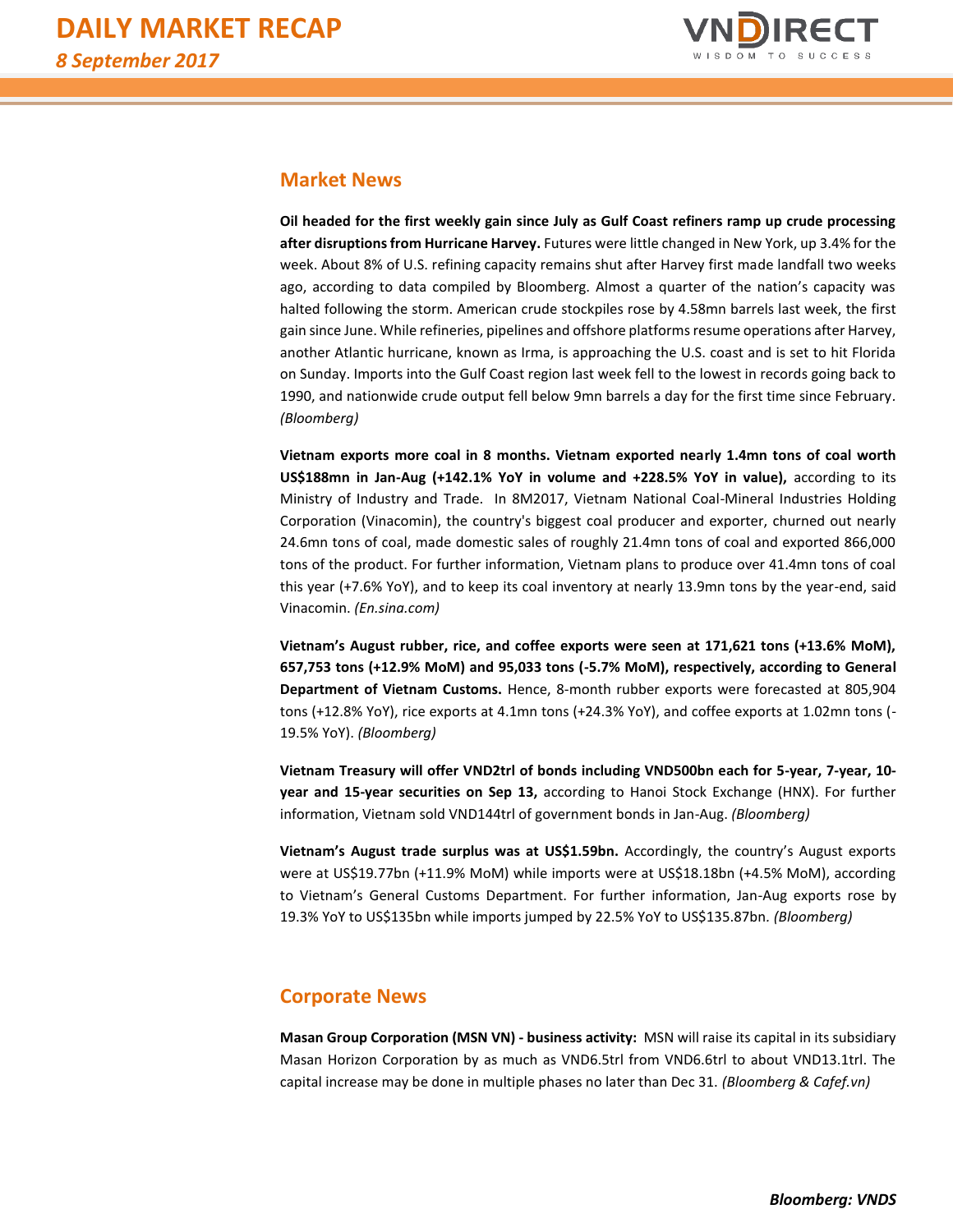

**Joint Stock Commercial bank for Foreign Trade of Vietnam (VCB VN) – dividend payment:** Sep 28 and Sep 29 will be the ex-date and record date, respectively, for receiving 2016 cash dividend of VND800/share (est. 2016 dividend yield of 2.1%), equivalent to a total payment of approximately VND2.878trl. The dividend payment will be made on Oct 16. *(Cafef.vn)*

**Hanoi Beer Alcohol and Beverage JSC (BHN VN) – divestment plan:** BHN's Vice CEO Vuong Toan has announced that Carlsberg Group (Denmark) will have the priority to purchase BHN shares. Particularly, Carlsberg expects to hold at least 51% stake of BHN despite regulations preventing foreign investors to hold over 49% stake of businesses similar to BHN. *(Cafef.vn)*

**Hoa Sen Group (HSG VN) - investment activity:** On Sep 05, the BoD announced that HSG has completed the acquisition of Hoa Thin Long Duc Phong International Investment One Member Co., Ltd., thus raising HSG's stake in the company to 100%. After that, the company will be renamed to Hoa Sen Du Long Industrial Infrastructure Investment Co., Ltd. For further information, HSG has also announced the divestment plan of its entire stake (45%) in Hoa Sen - Gemadept International Terminal. *(Vietstock.vn)*

**Post – Telecommunication Joint Stock Insurance Corporation (PTI VN) – shareholders' activities:**  VNDIRECT Securities Corporation (VND VN) - which relates to PTI's BoD member Pham Minh Huong - successfully bought 850,000 PTI shares on Aug 31, thus raising the party's stake from 14,166,005 shares (17.62%) to 15,016,005 shares (18.68%). *(Cafef.vn)*

**Petrovietnam Insurance (PVI VN) – shareholders' activities:** Vietnam Public Joint-Stock Commercial Bank (PVcomBank) - which relates to PVI's BoD member Nguyen Anh Tuan - has registered to sell 2mn PVI shares via order-matching and put-through methods from Sep 08 to Oct 06. If successful, PVcomBank will reduce its stake from 4.54% to 3.64%. *(Ndh.vn)*

**Nha Trang Port JSC (CNH VN - UPCOM) – shareholders' activities:** Vinpearl JSC (VPL) successfully bought 13.5mn CNH shares from Khanh Hoa Municipal People's Committee at the average price of VND11,000/share via put-through method. Thus, VPL has raised its stake from 7.49mn shares (30.53%) to 20.99mn shares (85.55%). *(Ndh.vn)*

**Petroleum Technical Services Corporation (PVS VN) -shareholder's activity:** On Aug 24, Wareham Group Limited sold 120,000 PVS shares, thus reducing its stake from 450,000 shares (0.1%) to 330,000 shares (0.07%) and decreasing the group of foreign investors and affiliates' ownership from 6.01% to 5.98%. *(Cafef.vn)*

**Thanh Thanh Cong Tay Ninh JSC (SBT VN) - share issuance:** SBT announced to issue 303,830,405 SBT shares to existing shareholders of Bien Hoa Sugar JSC (BHS VN) for the share swap from BHS to SBT. The share swap is expected to complete on Oct 06*. (Hsx.vn)*

**Hanoi Investment General Corporation (SHN VN) – business activity:** SHN successfully bought 909,200 shares of Water Way Management No.6 JSC (WAMACO NO.6) via auction at the price of VND33,600/share. *(Ndh.vn)*

**Sao Ta Foods JSC (FMC VN) - 8M2017 business results:** For August, FMC generated 1,855 tons of processed prawn (+5.1% YoY) and US\$15.4mn in revenue (-8.3% YoY). This is determined as the highest monthly output for FMC and the company expects to complete its 2017 EAT target by October. For 2017, FMC sets goal of VND100bn in EAT*. (Vietstock.vn)*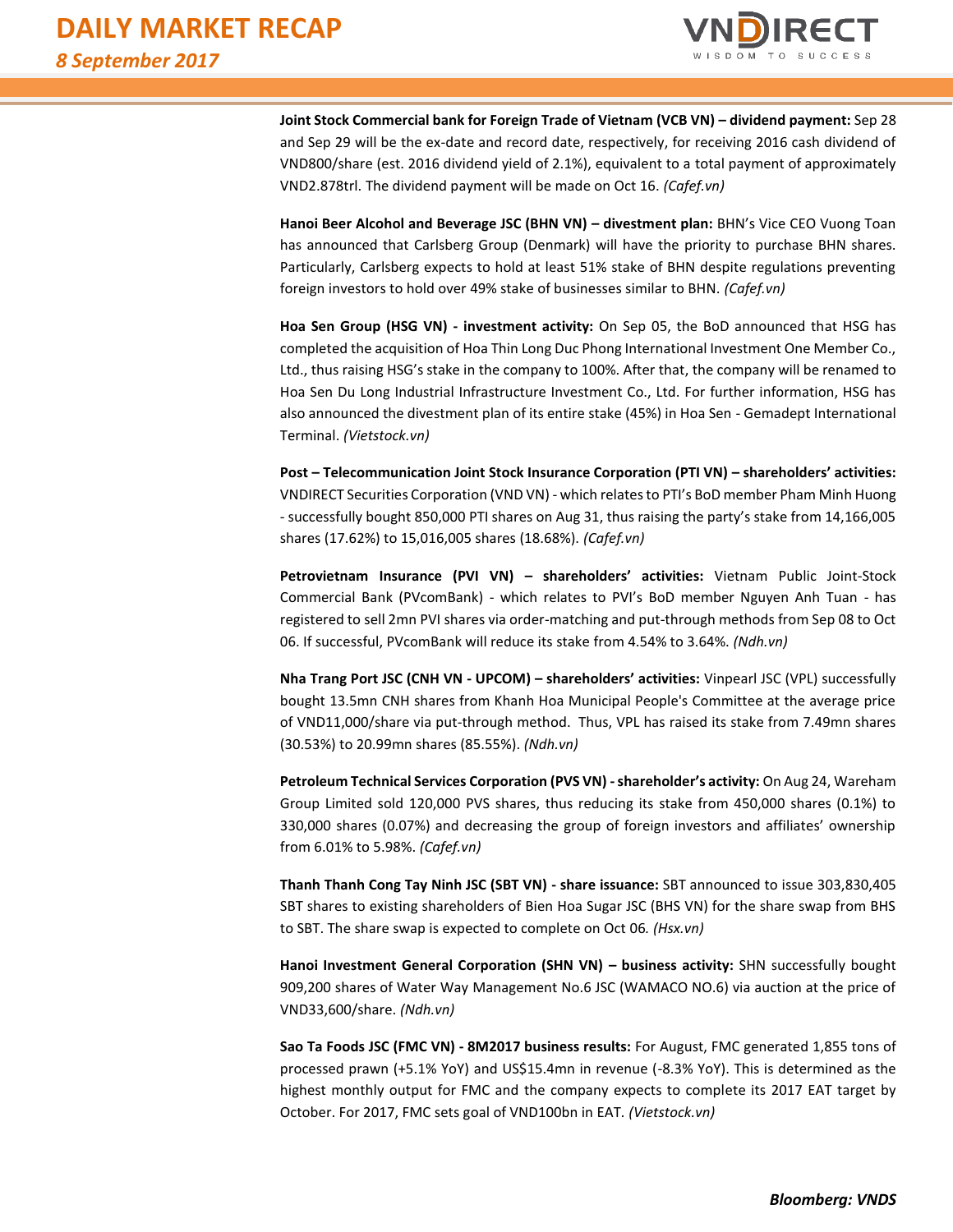

**Ba Ria - Vung Tau House Development JSC (HDC VN) - shareholder's activity:** BoD member cum Chief Accountant Bui Thi Thinh sold 25,000 HDC shares via order-matching method from Aug 09 to Sep 07, thus reducing her stake from 326,188 shares (0.72%) to 301,188 shares (0.67%). *(Hsx.vn)*

**Vegetable Oil Packing JSC (VPK VN) – shareholder' activity:** Ms. Ngo Thi Phuong, elder sister of BoD member Ngo Tuan, has registered to sell her entire stake of 2,100 VPK shares (0.0001%) via order-matching method from Sep 12 to Sep 18*. (Hsx.vn)*

**Dong Anh Electrical Equipment Manufacturing JSC (TBD VN - UPCOM) – bonus share issuance:** Sep 22 and Sep 25 will be the ex-date and record date, respectively, for issuing 12.5mn bonus shares at the ratio of 100:79.56 to existing shareholders. Following the issuance, TBD's charter capital will increase to VND283bn. *(Ndh.vn)*

**Binh Duong Mineral And Construction JSC (KSB VN) - est. 8M2017 business results:** For 8M2017, KSB reported est. revenue of VND687.3bn (completing 67% of 2017 goal) and EAT of VND181bn (completing 75% of year target). For 2017, the company expects to generate VND1.085trl in revenue and VND270bn in EAT, exceeding 2017 targets by 6% and 11%, respectively. *(Ndh.vn)*

**Vietnam Mobile Telecom Services Company (MobiFone - unlisted) - 1H2017 consolidated business results:** In 2Q2017, MobiFone recorded net revenue at VND10.125trl (+18.7% YoY) and gross profit of VND3.474trl (+8.1% YoY) given an increase to VND6.651trl in COGS (+25.1% YoY). Financial revenue went up to VND21.2bn (vs. the negative figure of VND16.2bn in 2Q2016) while financial expenses also jumped to VND11bn (+83.2% YoY). Besides, selling expenses slightly decreased to VND1.122trl (-4.6% YoY) whereas admin expenses increased to VND334.8bn (+1.7% YoY). At the end, the company experienced a boost to VND1.64trl in EAT (+21.3% YoY). For 1H, MobiFone reported net revenue at VND18.701trl (+15.1% YoY) and EAT at VND2.623trl (+4.5% YoY). *(Cafef.vn)*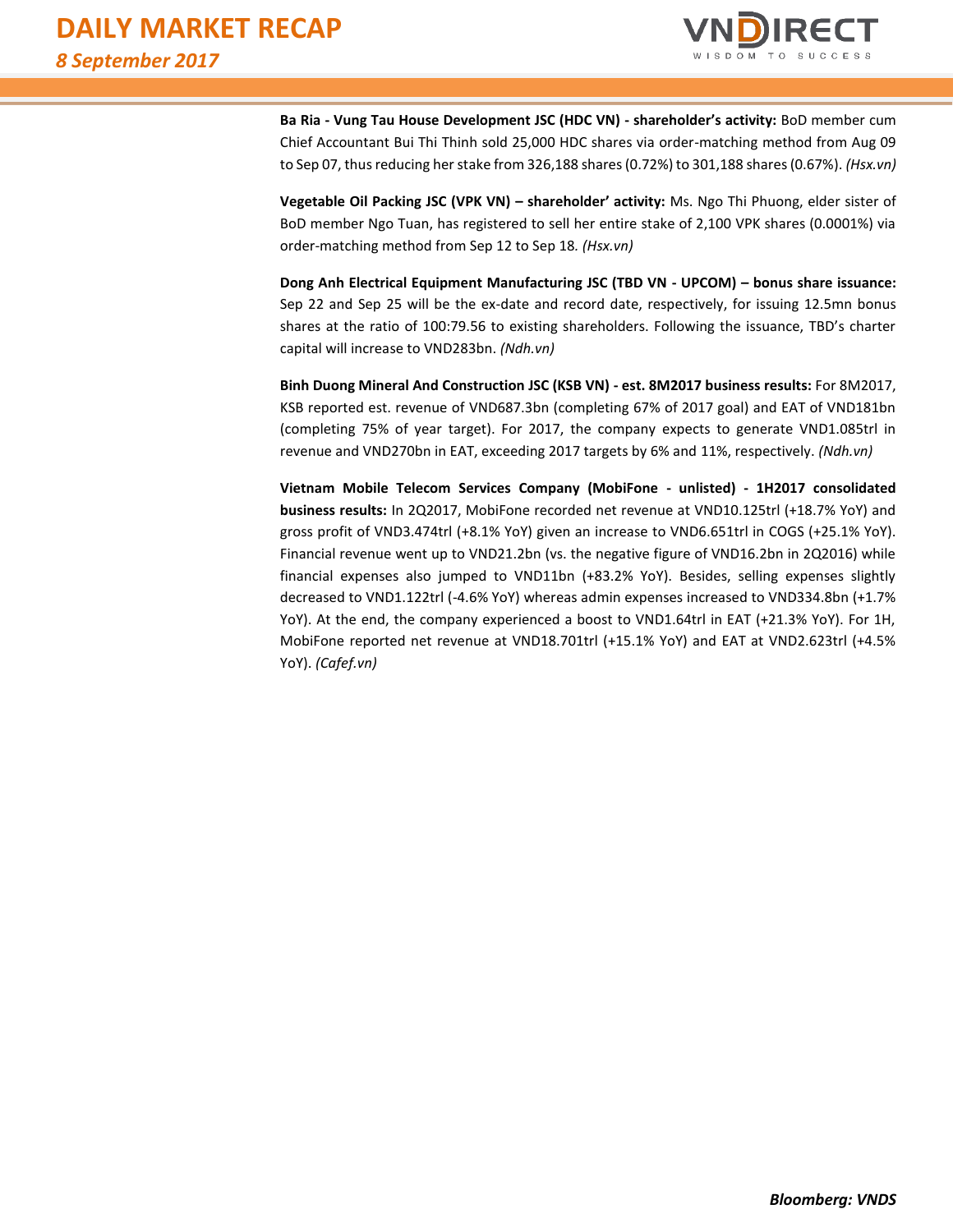

#### **MARKET MOVEMENTS**

|                    | <b>HOSE</b>       |       |      |      |            |  |  |  |  |  |  |  |
|--------------------|-------------------|-------|------|------|------------|--|--|--|--|--|--|--|
| <b>Top gainers</b> |                   |       |      |      | <b>VND</b> |  |  |  |  |  |  |  |
| <b>Ticker</b>      | <b>Last Price</b> | Chg   | %chg | Vol. | Index      |  |  |  |  |  |  |  |
|                    |                   |       |      |      | impact     |  |  |  |  |  |  |  |
| DП                 | 9,940             | 650   | 7.0  | 100  | 0.002      |  |  |  |  |  |  |  |
| <b>LGC</b>         | 21,500            | 1,400 | 7.0  | 170  | 0.106      |  |  |  |  |  |  |  |
| HTL                | 43,850            | 2,850 | 7.0  | 50   | 0.013      |  |  |  |  |  |  |  |
| <b>BTT</b>         | 33,300            | 2,150 | 6.9  | 150  | 0.009      |  |  |  |  |  |  |  |
| <b>CLW</b>         | 21,250            | 1,350 | 6.8  | 30   | 0.007      |  |  |  |  |  |  |  |

| <b>Top losers</b> |                   |          |        |         |          | <b>VND</b><br><b>Top losers</b> |                   |          |         |      | <b>VND</b> |
|-------------------|-------------------|----------|--------|---------|----------|---------------------------------|-------------------|----------|---------|------|------------|
| <b>Ticker</b>     | <b>Last Price</b> | Chg      | %chg   | Vol.    | Index    | Ticker                          | <b>Last Price</b> | Chg      | %chg    | Vol. | Index      |
|                   |                   |          |        |         | impact   |                                 |                   |          |         |      | impact     |
| <b>HTT</b>        | 7,280             | $-540$   | $-6.9$ | 1.13MLN | $-0.004$ | KHL                             | 700               | $-100$   | $-12.5$ | 60   | 0.000      |
| <b>SVC</b>        | 45,300            | $-3.200$ | $-6.6$ | 53,990  | $-0.031$ | <b>CDN</b>                      | 21,600            | $-2.400$ | $-10.0$ | 8    | 0.000      |
| <b>EMC</b>        | 16,800            | $-1,150$ | $-6.4$ | 10      | $-0.005$ | <b>CMC</b>                      | 6,300             | $-700$   | $-10.0$ |      | 0.000      |
| <b>HVX</b>        | 4,400             | $-300$   | $-6.4$ | 150     | $-0.004$ | <b>HGM</b>                      | 36,000            | $-4,000$ | $-10.0$ | 100  | 0.000      |
| <b>VTB</b>        | 16,000            | $-900$   | $-5.3$ | 700     | $-0.004$ | RCL                             | 20,100            | $-2,200$ | $-9.9$  | 606  | 0.000      |

|               | <b>Top index movers</b> |        |      |         | <b>VND</b> |
|---------------|-------------------------|--------|------|---------|------------|
| <b>Ticker</b> | <b>Last Price</b>       | Chg    | %chg | Vol.    | Index      |
|               |                         |        |      |         | impact     |
| <b>SAB</b>    | 281,700                 | 10,500 | 3.9  | 48,020  | 2.647      |
| <b>MSN</b>    | 53,200                  | 3,200  | 6.4  | 1.26MLN | 1.456      |
| GAS           | 67,300                  | 900    | 1.4  | 1.18MLN | 0.677      |
| <b>VIC</b>    | 50,600                  | 650    | 1.3  | 1.67MLN | 0.674      |
| <b>HPG</b>    | 35,950                  | 450    | 1.3  | 4.19MLN | 0.268      |

| <b>Top index laggers</b> |                   |        |        |         | <b>VND</b>   |
|--------------------------|-------------------|--------|--------|---------|--------------|
| <b>Ticker</b>            | <b>Last Price</b> | Chg    | %chg   | Vol.    | <b>Index</b> |
|                          |                   |        |        |         | impact       |
| BID                      | 20,350            | $-500$ | $-2.4$ | 2.15MLN | $-0.672$     |
| <b>MBB</b>               | 22,750            | $-450$ | $-1.9$ | 4.30MLN | $-0.303$     |
| <b>VNM</b>               | 149,100           | $-400$ | $-0.3$ | 303,590 | $-0.228$     |
| <b>CTG</b>               | 18,750            | $-150$ | $-0.8$ | 1.10MLN | $-0.220$     |
| <b>VPB</b>               | 38,200            | $-350$ | $-0.9$ | 339,640 | $-0.183$     |

|               | <b>Top active volume</b> |        |        |              | <b>VND</b>   |
|---------------|--------------------------|--------|--------|--------------|--------------|
| <b>Ticker</b> | <b>Last Price</b>        | Chg    | %chg   | Vol.         | <b>Index</b> |
|               |                          |        |        |              | impact       |
| <b>FLC</b>    | 7,570                    | 90     |        | 1.2 13.54MLN | 0.023        |
| <b>HQC</b>    | 3,280                    | $-40$  | $-1.2$ | 4.63MLN      | $-0.007$     |
| <b>MBB</b>    | 22,750                   | $-450$ | $-1.9$ | 4.30MLN      | $-0.303$     |
| <b>HPG</b>    | 35,950                   | 450    | 1.3    | 4.19MLN      | 0.268        |
| <b>SCR</b>    | 11,150                   | 50     | 0.5    | 3.80MLN      | 0.004        |

|                                  | <b>HOSE</b>       |       |      |      |        |                    |                   | <b>HNX</b> |      |      |              |
|----------------------------------|-------------------|-------|------|------|--------|--------------------|-------------------|------------|------|------|--------------|
| <b>VND</b><br><b>Top gainers</b> |                   |       |      |      |        | <b>Top gainers</b> |                   |            |      |      |              |
| Ticker                           | <b>Last Price</b> | Chg   | %chg | Vol. | Index  | <b>Ticker</b>      | <b>Last Price</b> | Chg        | %chg | Vol. | <b>Index</b> |
|                                  |                   |       |      |      | impact |                    |                   |            |      |      | impact       |
| DTT                              | 9,940             | 650   | 7.0  | 100  | 0.002  | <b>ATS</b>         | 23,100            | 2,100      | 10.0 | 15   | 0.000        |
| LGC                              | 21,500            | 1,400 | 7.0  | 170  | 0.106  | V12                | 12,200            | 1,100      | 9.9  | 4    | 0.000        |
| <b>HTL</b>                       | 43,850            | 2,850 | 7.0  | 50   | 0.013  | <b>INC</b>         | 10,000            | 900        | 9.9  | 100  | 0.000        |
| <b>BTT</b>                       | 33,300            | 2,150 | 6.9  | 150  | 0.009  | <b>VTH</b>         | 12,300            | 1,100      | 9.8  | 100  | 0.000        |
| CLW                              | 21,250            | 1,350 | 6.8  | 30   | 0.007  | <b>CTX</b>         | 19,200            | 1,700      | 9.7  | 14   | 0.000        |

| <b>Top losers</b> |                   |          |         |      | <b>VND</b>   |
|-------------------|-------------------|----------|---------|------|--------------|
| <b>Ticker</b>     | <b>Last Price</b> | Chg      | %chg    | Vol. | <b>Index</b> |
|                   |                   |          |         |      | impact       |
| KHL               | 700               | $-100$   | $-12.5$ | 60   | 0.000        |
| <b>CDN</b>        | 21,600            | $-2,400$ | $-10.0$ | 8    | 0.000        |
| <b>CMC</b>        | 6,300             | $-700$   | $-10.0$ | 3    | 0.000        |
| <b>HGM</b>        | 36,000            | $-4,000$ | $-10.0$ | 100  | 0.000        |
| <b>RCL</b>        | 20,100            | $-2,200$ | $-9.9$  | 606  | 0.000        |

|            | <b>VND</b><br><b>Top index movers</b> |        |      |         |        | <b>Top index movers</b> |                   |       |      |      |              |
|------------|---------------------------------------|--------|------|---------|--------|-------------------------|-------------------|-------|------|------|--------------|
| Ticker     | <b>Last Price</b>                     | Chg    | %chg | Vol.    | Index  | Ticker                  | <b>Last Price</b> | Chg   | %chg | Vol. | <b>Index</b> |
|            |                                       |        |      |         | impact |                         |                   |       |      |      | impact       |
| SAB        | 281,700                               | 10,500 | 3.9  | 48.020  | 2.647  | <b>PVS</b>              | 16,600            | 200   | 1.2  | 2    | 0.051        |
| <b>MSN</b> | 53,200                                | 3,200  | 6.4  | 1.26MLN | 1.456  | <b>NTP</b>              | 69,800            | 800   | 1.2  | 18   | 0.028        |
| GAS        | 67,300                                | 900    | 1.4  | 1.18MLN | 0.677  | VCS                     | 196,800           | 1,200 | 0.6  | 56   | 0.027        |
| VIC        | 50,600                                | 650    | 1.3  | 1.67MLN | 0.674  | <b>PVX</b>              | 2,500             | 100   | 4.2  | 639  | 0.023        |
| <b>HPG</b> | 35,950                                | 450    | 1.3  | 4.19MLN | 0.268  | MST                     | 15,300            | 1,300 | 9.3  | 470  | 0.020        |

|            | <b>Top index laggers</b><br><b>VND</b> |        |        |         |          |               | <b>Top index laggers</b> |        |        |      |          |  |  |
|------------|----------------------------------------|--------|--------|---------|----------|---------------|--------------------------|--------|--------|------|----------|--|--|
| Ticker     | <b>Last Price</b>                      | Chg    | %chg   | Vol.    | Index    | <b>Ticker</b> | <b>Last Price</b>        | Chg    | %chg   | Vol. | Index    |  |  |
|            |                                        |        |        |         | impact   |               |                          |        |        |      | impact   |  |  |
| BID        | 20,350                                 | $-500$ | $-2.4$ | 2.15MLN | $-0.672$ | <b>ACB</b>    | 28,100                   | $-500$ | $-1.8$ |      | $-0.438$ |  |  |
| <b>MBB</b> | 22,750                                 | $-450$ | $-1.9$ | 4.30MLN | $-0.303$ | <b>SHB</b>    | 7,800                    | $-100$ | $-1.3$ | 10   | $-0.099$ |  |  |
| VNM        | 149.100                                | $-400$ | $-0.3$ | 303.590 | $-0.228$ | <b>NVB</b>    | 7.200                    | $-100$ | $-1.4$ | 225  | $-0.033$ |  |  |
| <b>CTG</b> | 18,750                                 | $-150$ | $-0.8$ | 1.10MLN | $-0.220$ | <b>SHS</b>    | 16,000                   | $-300$ | $-1.8$ |      | $-0.029$ |  |  |
| VPB        | 38,200                                 | $-350$ | $-0.9$ | 339,640 | $-0.183$ | PVI           | 34,600                   | $-700$ | $-2.0$ | 458  | $-0.028$ |  |  |

|            | <b>Top active volume</b> |        |        |              | <b>VND</b> | Top active volume |                   |          |        |      |        |
|------------|--------------------------|--------|--------|--------------|------------|-------------------|-------------------|----------|--------|------|--------|
| Ticker     | <b>Last Price</b>        | Chg    | %chg   | Vol.         | Index      | <b>Ticker</b>     | <b>Last Price</b> | Chg      | %chg   | Vol. | Index  |
|            |                          |        |        |              | impact     |                   |                   |          |        |      | impact |
| <b>FLC</b> | 7,570                    | 90     |        | 1.2 13.54MLN | 0.023      | VC <sub>3</sub>   | 20,300            | 100      | 0.5    | 979  | 0.000  |
| HQC        | 3,280                    | $-40$  | $-1.2$ | 4.63MLN      | $-0.007$   | <b>HUT</b>        | 12,000            | 0        | 0.0    | 924  | 0.000  |
| MBB        | 22.750                   | $-450$ | $-1.9$ | 4.30MLN      | $-0.303$   | <b>HAT</b>        | 33,600            | 200      | 0.6    | 900  | 0.000  |
| <b>HPG</b> | 35,950                   | 450    | 1.3    | 4.19MLN      | 0.268      | <b>HLY</b>        | 16,000            | $-1,500$ | $-8.6$ | 900  | 0.000  |
| <b>SCR</b> | 11,150                   | 50     | 0.5    | 3.80MLN      | 0.004      | PSI               | 4,600             |          | 0.0    | 870  | 0.000  |

*8-Sep Source: Bloomberg*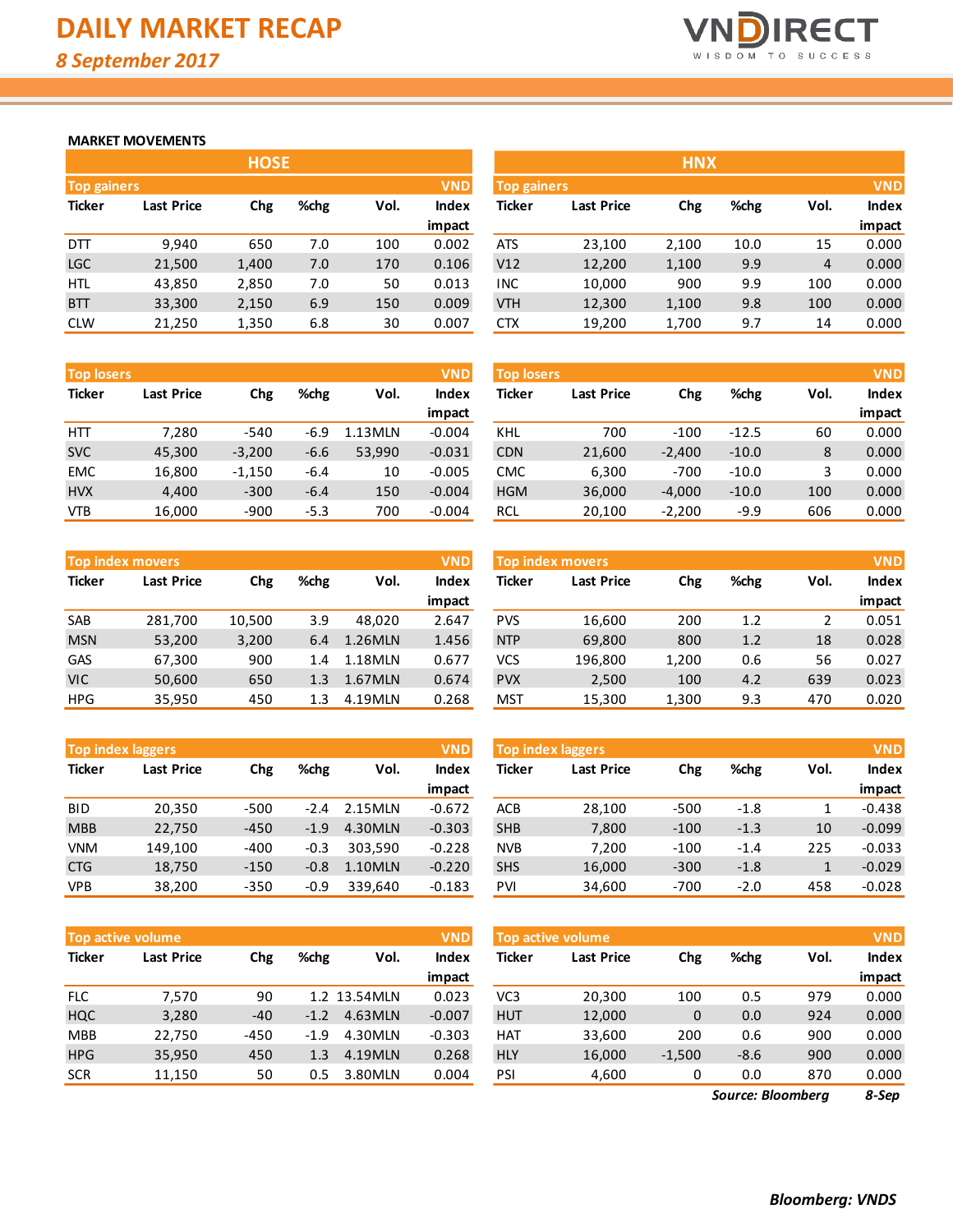

### **FOREIGN ACTIVITIES**

| <b>Volume (Mn'shs)</b> | <b>HOSE</b> | d/d      | <b>HNX</b> | d/d      | Value (VND'bn)        | <b>HOSE</b> | d/d      | <b>HNX</b> | d/d    |
|------------------------|-------------|----------|------------|----------|-----------------------|-------------|----------|------------|--------|
| <b>BUY</b>             | 6.9         | $-42.9%$ | 0.8        | 15.1%    | <b>BUY</b>            | 234.2       | $-30.1%$ | 11.8       | 14.1%  |
| % of market            | 5.3%        |          | 2.0%       |          | % of market           | 7.7%        |          | 2.3%       |        |
| <b>SELL</b>            | 6.1         | -52.4%   | 0.6        | $-36.1%$ | <b>SELL</b>           | 229.1       | -45.7%   | 12.5       | -33.7% |
| % of market            | 4.7%        |          | 1.5%       |          | % of market           | 7.5%        |          | 2.4%       |        |
| <b>NET BUY (SELL)</b>  | 0.8         |          | 0.2        |          | <b>NET BUY (SELL)</b> | 5.1         |          | (0.7)      |        |

*Source: HSX, HNX*



# **Foreign net buy/sell (30 days) in VND'bn**

#### **2017 ACCUMULATION**

| Volume (Mln'shs)      |         | <b>HOSE % of 2016</b> |        | HNX % of 2016 | Value (VND'bn)        |          | <b>HOSE % of 2016</b> |         | HNX % of 2016 |
|-----------------------|---------|-----------------------|--------|---------------|-----------------------|----------|-----------------------|---------|---------------|
| <b>BUY</b>            | 1.918.3 | 77.9%                 | 205.2  | 52.0%         | <b>BUY</b>            | 78.930.7 | 86.5%                 | 2.927.6 | 47.0%         |
| % of market           | 6.0%    |                       | 2.2%   |               | % of market           | 12.3%    |                       | 3.0%    |               |
| <b>SELL</b>           | 1.864.9 | 69.8%                 | 219.1  | 66.8%         | <b>SELL</b>           | 65,181.9 | 65.9%                 | 2.933.6 | 57.6%         |
| % of market           | 5.8%    |                       | 2.4%   |               | % of market           | 10.2%    |                       | 3.0%    |               |
| <b>NET BUY (SELL)</b> | 53.4    |                       | (13.9) |               | <b>NET BUY (SELL)</b> | 13,749   |                       | (6.0)   |               |

*Source: HSX, HNX*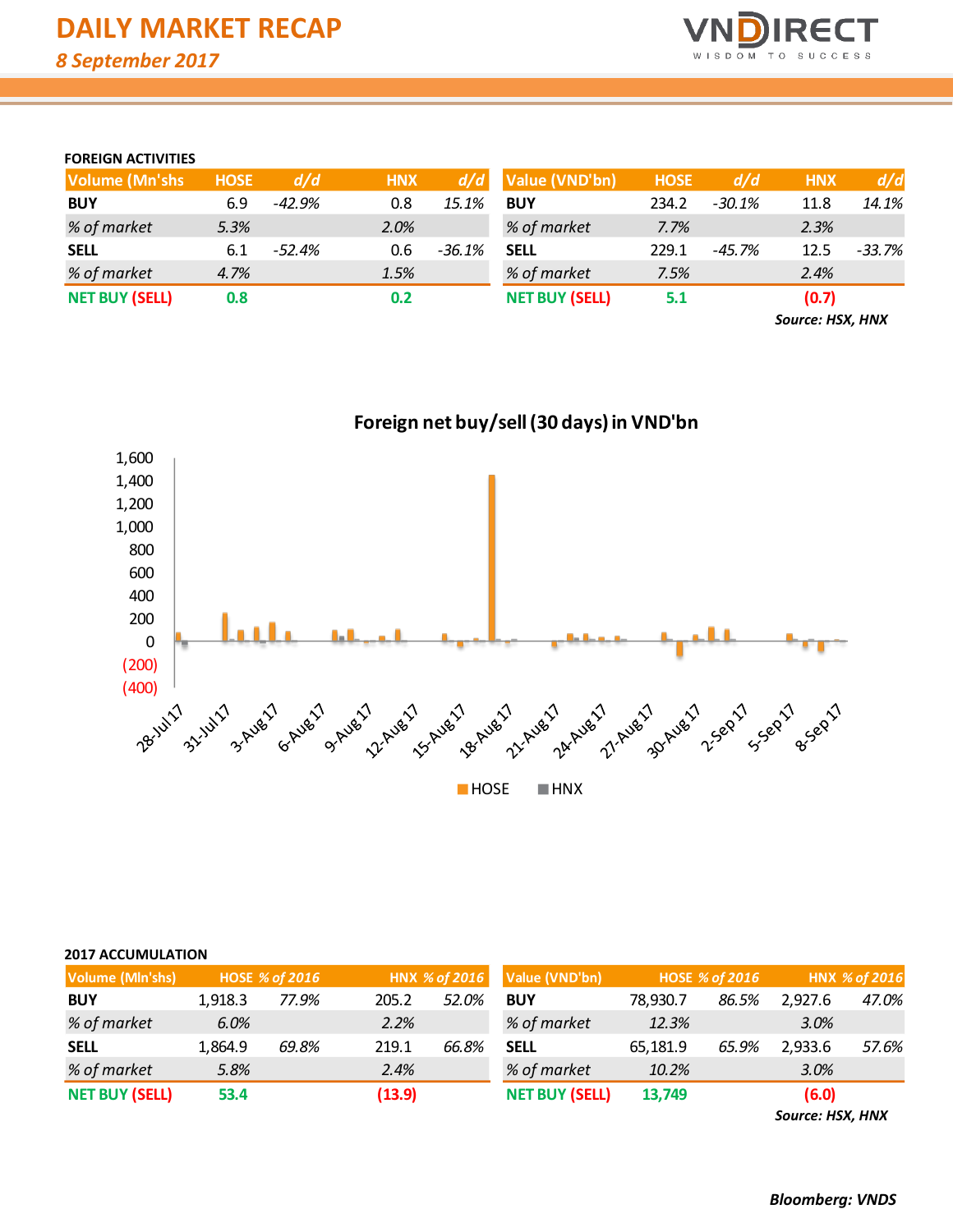

#### **FOREIGN ACTIVITIES**

|               |                               | <b>HOSE</b> |         |       |          | <b>HNX</b>                    |                   |        |         |       |              |
|---------------|-------------------------------|-------------|---------|-------|----------|-------------------------------|-------------------|--------|---------|-------|--------------|
|               | Top buy by foreigners (value) |             |         |       | VND'bn   | Top buy by foreigners (value) | <b>VND'bn</b>     |        |         |       |              |
| <b>Ticker</b> | Last Price                    | Chg         | %chg    | Value | Index    | Ticker                        | <b>Last Price</b> | Chg    | %chg    | Value | <b>Index</b> |
|               |                               |             |         |       | impact   |                               |                   |        |         |       | impact       |
| <b>VIC</b>    | 50,600                        | 650         | 1.30    | 35.8  | 0.674    | <b>ACB</b>                    | 28,100            | $-500$ | $-1.75$ | 3.6   | 0.000        |
| <b>GAS</b>    | 67,300                        | 900         | 1.36    | 20.9  | 0.677    | <b>SHB</b>                    | 7,800             | $-100$ | $-1.27$ | 2.8   | 0.000        |
| <b>VNM</b>    | 149.100                       | $-400$      | $-0.27$ | 17.9  | $-0.228$ | <b>HUT</b>                    | 12,000            | 0      | 0.00    | 2.3   | 0.000        |
| <b>MSN</b>    | 53,200                        | 3,200       | 6.40    | 16.4  | 1.456    | <b>BVS</b>                    | 19,600            | 0      | 0.00    | 0.6   | 0.000        |
| <b>PLX</b>    | 66,900                        | 100         | 0.15    | 14.9  | 0.051    | VGC                           | 19,500            | $-100$ | $-0.51$ | 0.5   | 0.000        |

|               | Top sell by foreigners (value) |        |         |       | VND'bn   | Top sell by foreigners (value) | VND'bn  |        |         |       |              |
|---------------|--------------------------------|--------|---------|-------|----------|--------------------------------|---------|--------|---------|-------|--------------|
| <b>Ticker</b> | Last Price<br>Chg              |        | %chg    | Value | Index    | Ticker<br>Last Price           |         |        | %chg    | Value | <b>Index</b> |
|               |                                |        |         |       | impact   |                                |         |        |         |       | impact       |
| <b>MSN</b>    | 53,200                         | 3,200  | 6.40    | 26.9  | 1.456    | <b>PVS</b>                     | 16,600  | 200    | 1.22    | 3.3   | 0.000        |
| <b>VNM</b>    | 149,100                        | $-400$ | $-0.27$ | 21.8  | $-0.228$ | <b>ACB</b>                     | 28,100  | $-500$ | $-1.75$ | 3.1   | 0.000        |
| <b>NVL</b>    | 60,000                         | 0      | 0.00    | 21.6  | 0.000    | <b>PDB</b>                     | 14,200  | $-100$ | $-0.70$ | 1.6   | 0.000        |
| <b>VIC</b>    | 50,600                         | 650    | 1.30    | 11.4  | 0.674    | <b>VCG</b>                     | 20,700  | 0      | 0.00    | 1.0   | 0.000        |
| <b>ROS</b>    | 119,300                        | 1,000  | 0.85    | 11.4  | 0.186    | TV2                            | 139,900 | $-600$ | $-0.43$ | 0.7   | 0.000        |

|               | Top net buy by foreigners (value) |        |         |       | <b>VND'bn</b> | Top net buy by foreigners (value) |        | VND'bn       |         |              |        |
|---------------|-----------------------------------|--------|---------|-------|---------------|-----------------------------------|--------|--------------|---------|--------------|--------|
| <b>Ticker</b> | %chg<br>Chg<br>Last Price         |        | Value   | Index | Ticker        | Chg<br><b>Last Price</b>          |        |              | Value   | <b>Index</b> |        |
|               |                                   |        |         |       | impact        |                                   |        |              |         |              | impact |
| VIC           | 50,600                            | 650    | 1.30    | 24.4  | 0.674         | <b>SHB</b>                        | 7.800  | $-100$       | $-1.27$ | 2.8          | 0.000  |
| <b>GAS</b>    | 67,300                            | 900    | 1.36    | 18.4  | 0.677         | <b>HUT</b>                        | 12,000 | $\mathbf{0}$ | 0.00    | 2.3          | 0.000  |
| <b>DCM</b>    | 13,500                            | $-150$ | $-1.10$ | 6.0   | $-0.031$      | ACB                               | 28.100 | $-500$       | $-1.75$ | 0.5          | 0.000  |
| <b>SAB</b>    | 281,700                           | 10,500 | 3.87    | 5.8   | 2.647         | <b>NTP</b>                        | 69,800 | 800          | 1.16    | 0.2          | 0.000  |
| <b>CTG</b>    | 18,750                            | $-150$ | $-0.79$ | 5.6   | $-0.220$      | SDT                               | 9,300  | 200          | 2.20    | 0.2          | 0.000  |

|               | Top net sell by foreigners (value) |          |         |         | VND'bn   | Top net sell by foreigners (value) |                   | VND'bn |         |         |              |
|---------------|------------------------------------|----------|---------|---------|----------|------------------------------------|-------------------|--------|---------|---------|--------------|
| <b>Ticker</b> | Chg<br>Last Price                  |          | %chg    | Value   | Index    | Ticker                             | <b>Last Price</b> | Chg    | %chg    | Value   | <b>Index</b> |
|               |                                    |          |         |         | impact   |                                    |                   |        |         |         | impact       |
| <b>NVL</b>    | 60,000                             | 0        | 0.00    | $-21.6$ | 0.000    | <b>PVS</b>                         | 16,600            | 200    | 1.22    | $-3.29$ | 0.000        |
| <b>MSN</b>    | 53,200                             | 3,200    | 6.40    | $-10.5$ | 1.456    | PDB                                | 14,200            | $-100$ | $-0.70$ | $-1.58$ | 0.000        |
| <b>ROS</b>    | 119.300                            | 1,000    | 0.85    | $-10.1$ | 0.186    | <b>VCG</b>                         | 20.700            | 0      | 0.00    | $-1.00$ | 0.000        |
| <b>GMD</b>    | 41,300                             | $-1,000$ | $-2.36$ | $-8.5$  | $-0.071$ | TV <sub>2</sub>                    | 139,900           | $-600$ | $-0.43$ | $-0.70$ | 0.000        |
| <b>BMP</b>    | 72,300                             | $-400$   | $-0.55$ | $-5.1$  | $-0.013$ | <b>PHC</b>                         | 15,100            | $-200$ | $-1.31$ | $-0.40$ | 0.000        |

*Source: Bloomberg, HOSE, HNX*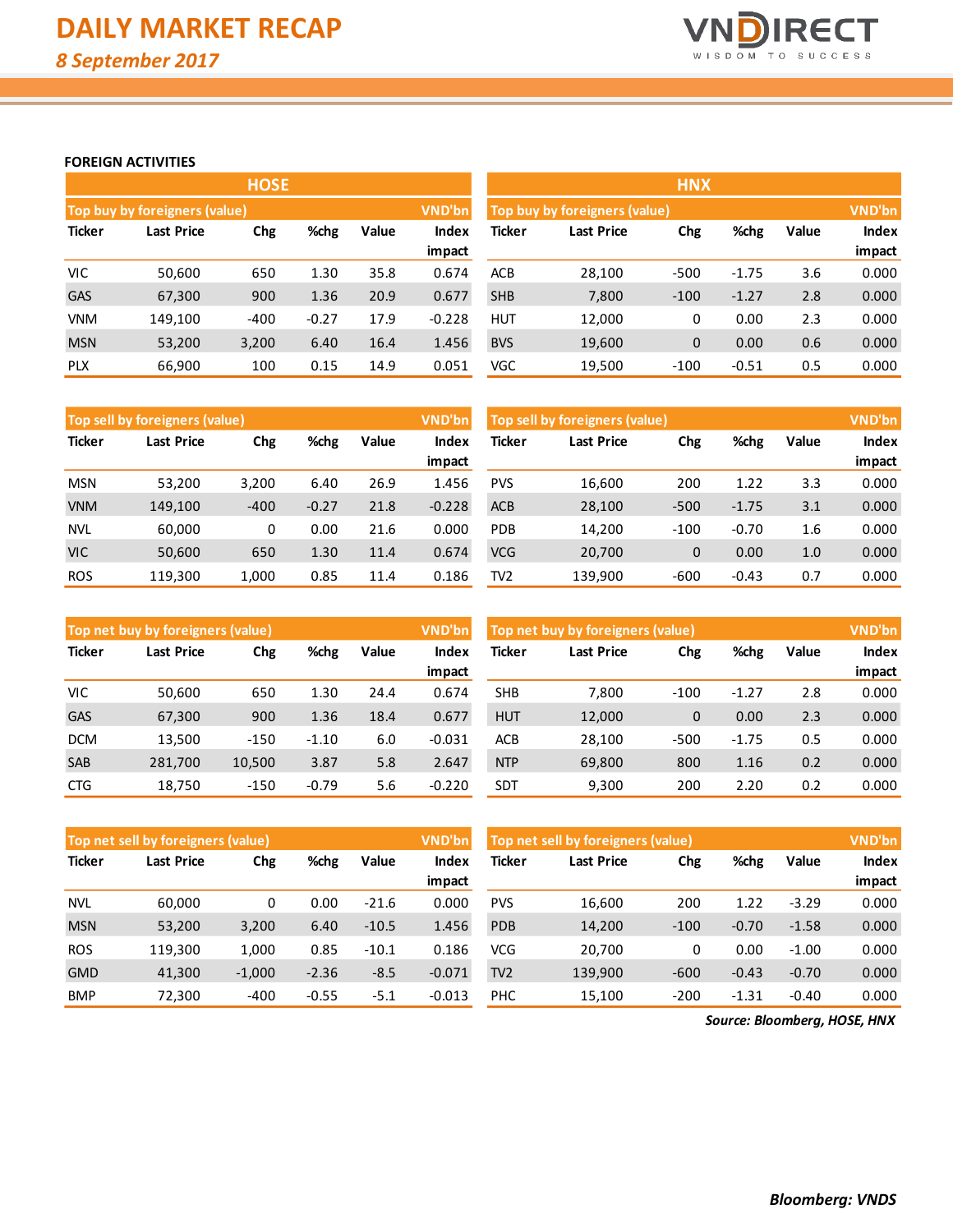

#### **TOP 70 MARKET CAPS SNAPSHOT ON HOSE**

| No. Ticker | <b>Price</b> |         |         | Price change (%) |                |         | Mkt. Cap Outs. Vol. Float ratio | <b>Avail. FII</b> | Ave. daily vol.                  |               | <b>EPS</b>     |             | P/E              | P/B              | <b>ROE</b> | <b>ROA</b> |
|------------|--------------|---------|---------|------------------|----------------|---------|---------------------------------|-------------------|----------------------------------|---------------|----------------|-------------|------------------|------------------|------------|------------|
|            | <b>VND</b>   | 1M      | 3M      | 6M               | <b>US\$mln</b> | Mln'shs | $\%$                            | $\frac{9}{6}$     | $(30 \text{ days} - \text{shs})$ | <b>T12M</b>   | <b>Diluted</b> | 1Y Gr.      | $\boldsymbol{X}$ | $\boldsymbol{X}$ | $\%$       | $\%$       |
| 1 VNM VM   | 149,100      | $-1.9$  | $-2.9$  | 14.2             | 9,524          | 1,451   | 57.8                            | 44.7              | 561,354                          | 6,333         | 5,831          | 19.9        | 23.5             | 8.8              | 38.9       | 33.1       |
| 2 SAB VM   | 281,700      | 11.3    | 47.5    | 28.7             | 7,951          | 641     | 10.4                            | 39.1              | 40,623                           | 6,947         | 6,442          | 37.3        | 40.6             | 13.2             | 33.0       | 20.8       |
| 3 VCB VM   | 37,700       | $-1.8$  | $-0.5$  | 0.0              | 5,970          | 3,598   | 22.9                            | 9.1               | 766,848                          | 1,788         | 1,566          | 6.0         | 21.1             | 2.6              | 12.8       | 1.0        |
| 4 VIC VM   | 50,600       | 12.7    | 22.5    | 13.7             | 5,874          | 2,638   | 52.3                            | 19.0              | 572,309                          | 1,713         |                | 1,178 111.2 | 29.5             | 4.5              | 10.9       | 1.7        |
| 5 GAS VM   | 67,300       | 4.3     | 21.3    | 16.4             | 5,668          | 1,913   | 4.2                             | 45.7              | 407,963                          | 4,128         | 3,548          | $-18.8$     | 16.3             | 3.2              | 20.3       | 13.4       |
| 6 PLX VM   | 66,900       | $-0.9$  | 9.5     | N/A              | 3,412          | 1,159   | 100.0                           | 11.3              | 552,927                          | 3,617         | 4,254          | 43.0        | 18.5             | 3.5              | 21.5       | 7.8        |
| 7 CTG VM   | 18,750       | $-4.6$  | $-4.1$  | 2.2              | 3,073          | 3,723   | 15.8                            | 0.1               | 2,218,849                        | 1,970         | 1,457          | 20.6        | 9.5              | 1.2              | 12.0       | 0.8        |
| 8 BID VM   | 20,350       | $-10.0$ | 6.5     | 22.6             | 3,062          | 3,419   | 4.4                             | 28.2              | 3,261,965                        | 1,810         | 1,354          | $-5.1$      | 11.2             | 1.5              | 14.0       | 0.6        |
| 9 MSN VM   | 53,200       | 24.6    | 23.4    | 27.6             | 2,688          | 1,148   | 43.9                            | 19.8              | 521,430                          | 1,963         | 2,481          | 86.5        | 27.1             | 3.3              | 13.0       | 3.3        |
| 10 ROS VM  | 119,300      | 26.2    | 15.8    | $-21.4$          | 2,484          | 473     | 27.0                            | 47.1              | 2,952,349                        | 1,033         | 1,033          |             | $N/A$ 115.5      | 11.6             | 11.7       | 7.4        |
| 11 HPG VM  | 35,950       | 11.3    | 21.9    | 39.6             | 2,400          | 1,517   | 58.9                            | 9.4               | 3,408,410                        | 5,182         | 4,470          | 82.3        | 6.9              | 2.4              | 34.9       | 20.9       |
| 12 VPB VM  | 38,200       | N/A     | N/A     | N/A              | 2,241          | 1,333   | 100.0                           | 0.0               | N/A                              | 4,485         | 4,485          | 37.1        | 8.5              | 1.9              | 25.4       | 1.9        |
| 13 VJC VM  | 130,300      | 4.5     | 1.9     | 0.2              | 1,849          | 322     | 60.9                            | 5.8               | 339,438                          | 8,726         | 8,726          | $-24.9$     | 14.9             | 8.6              | 68.7       | 14.3       |
| 14 MBB VM  | 22,750       | $-2.4$  | 13.5    | 61.3             | 1,715          | 1,713   | 49.8                            | 0.0               | 3,393,275                        | 1,983         | 1,715          | $-6.3$      | 11.5             | 1.6              | 12.7       | 1.3        |
| 15 BVH VM  | 55,100       | $-3.8$  | $-5.0$  | $-6.9$           | 1,650          | 680     | 29.1                            | 24.5              | 262,096                          | 2,103         | 1,651          | 10.9        | 26.2             | 3.7              | 9.7        | 1.6        |
| 16 NVL VM  | 60,000       | $-8.8$  | $-13.2$ | $-11.8$          | 1,645          | 623     | 29.5                            | 39.3              | 1,790,030                        | 3,396         | 3,059          | N/A         | 17.7             | 3.9              | 23.1       | 5.3        |
| 17 MWG VM  | 109,500      | 2.3     | 11.7    | 29.0             | 1,483          | 308     | 71.9                            | 0.0               | 406,980                          | 5,949         | 4,974          | 40.3        | 18.4             | 7.7              | 47.1       | 15.6       |
| 18 FPT VM  | 47,700       | $-2.6$  | 7.9     | 19.8             | 1,115          | 531     | 70.5                            | 0.0               | 849,792                          | 3,887         | 3,413          | 2.9         | 12.3             | 2.5              | 21.8       | 7.8        |
| 19 STB VM  | 11,650       | $-4.5$  | $-15.6$ | 9.9              | 925            | 1,804   | 94.6                            | 15.3              | 1,943,954                        | 269           | 49             | $-89.0$     | 43.3             | 0.9              | 1.8        | 0.1        |
| 20 BHN VM  | 85,900       | 6.0     | 7.9     | $-15.3$          | 876            | 232     | 100.0                           | 31.5              | 30,919                           | 3,236         | 3,236          | $-9.6$      | 26.5             | 3.5              | 13.8       | 8.0        |
| 21 CTD VM  | 209,400      | $-1.1$  | $-1.0$  | 6.9              | 705            | 77      | 89.0                            | 2.7               |                                  | 56,425 20,254 | 20,894         | 88.6        | 10.3             | 2.5              | 28.1       | 15.5       |
| 22 EIB VM  | 12,100       | $-4.3$  | 2.5     | 11.0             | 655            | 1,229   | 75.6                            | 0.4               | 518,828                          | 468           | 251            | 660.6       | 25.9             | 1.1              | 4.3        | 0.4        |
| 23 DHG VM  | 105,500      | $-3.7$  | $-12.0$ | 31.7             | 607            | 131     | 31.8                            | 0.0               | 140,726                          | 5,020         | 4,662          | 21.7        | 21.0             | 4.5              | 22.1       | 20.1       |
| 24 SSI VM  | 24,950       | $-4.0$  | $-4.2$  | 18.8             | 538            | 490     | 57.0                            | 48.3              | 3,107,601                        | 2,238         | 1,698          | 2.4         | 11.1             | 1.5              | 13.6       | 7.5        |
| 25 GMD VM  | 41,300       | $-1.2$  | $-1.4$  | 12.2             | 524            | 288     | 59.5                            | 0.0               | 586,726                          | 2,087         | 2,009          | $-4.2$      | 19.8             | 1.4              | 7.6        | 4.3        |
| 26 PNJ VM  | 109,600      | 4.2     | 11.6    | 40.9             | 521            | 108     | 64.5                            | 0.0               | 218,029                          | 6,190         | 4,383          | 671.7       | 17.7             | 6.2              | 34.5       | 17.4       |
| 27 REE VM  | 35,200       | $-4.6$  | 4.8     | 34.9             | 480            | 310     | 48.3                            | 0.0               | 1,361,956                        | 4,896         | 3,526          | 27.9        | 7.2              | 1.6              | 20.1       | 12.7       |
| 28 HSG VM  | 28,650       | 2.9     | $-12.1$ | 5.9              | 441            | 350     | 52.3                            | 20.2              | 3,615,463                        | 4,575         |                | 4,200 120.2 | 6.3              | 2.1              | 45.0       | 15.4       |
| 29 DPM VM  | 23,100       | $-0.4$  | 1.8     | $-6.9$           | 398            | 391     | 35.2                            | 27.9              | 669,111                          | 1,925         | 2,452          | $-25.6$     | 12.0             | 1.1              | 9.7        | 9.4        |
| 30 KDC VM  | 41,950       | $-4.1$  | $-9.6$  | 14.9             | 380            | 206     | 49.8                            | 39.0              | 323,426                          | 6,728         | 5,714          | $-74.7$     | 6.2              | 1.4              | 20.8       | 15.6       |
| 31 CII VM  | 32,450       | $-4.8$  | $-17.4$ | $-11.3$          | 352            | 246     | 55.7                            | 8.3               | 847,990                          | 8,644         | 3,191          | 9.7         | 3.8              | 1.7              | 46.6       | 12.3       |
| 32 HAG VM  | 8,410        | $-7.4$  | 2.3     | 4.6              | 343            | 927     | 61.3                            | 37.4              | 2,903,777                        | 620           | $-1,439$       | N/A         | 13.6             | 0.5              | $-8.3$     | $-2.3$     |
| 33 SBT VM  | 30,550       | $-9.7$  | $-9.1$  | 27.0             | 340            | 253     | 53.5                            | 40.7              | 2,136,090                        | 1,209         | 1,176          | 2.4         | 25.3             | 2.6              | 9.8        | 4.5        |
| 34 HBC VM  | 57,100       | 5.2     | 25.1    | 53.9             | 324            | 129     | 71.2                            | 26.4              | 1,364,672                        | 6,866         | 3,960          | 539.6       | 8.3              | 4.2              | 47.6       | 6.4        |
| 35 NT2 VM  | 25,300       | $-10.9$ | $-12.8$ | $-15.5$          | 321            | 288     | 27.9                            | 28.9              | 258,347                          | 2,816         | 3,701          | $-5.0$      | 9.0              | 1.4              | 20.3       | 8.6        |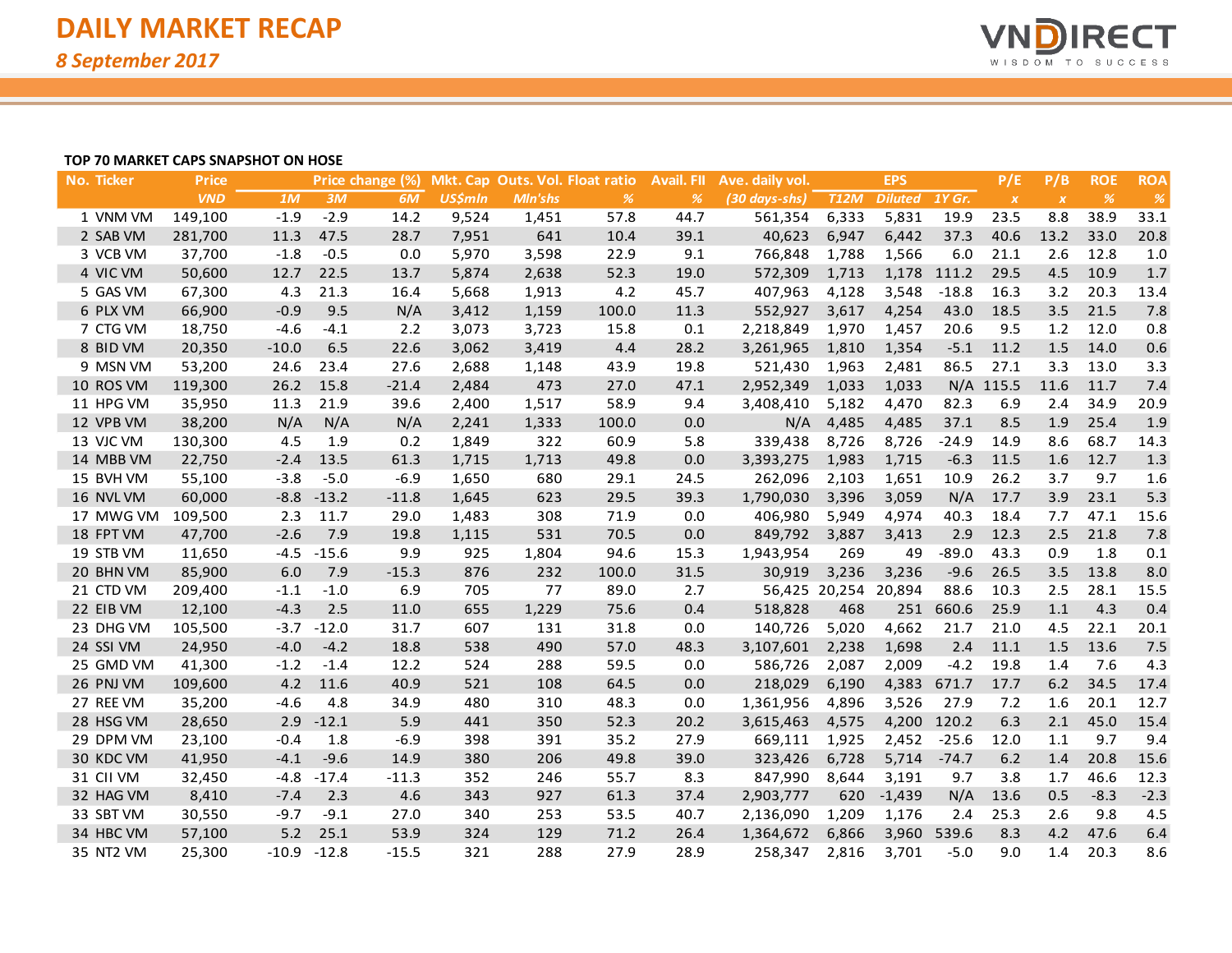*8 September 2017*



|                   |              |         |         |                  |                |         |                                 |                   |                 |                   |                |               |                  |                  | (Continue) |            |
|-------------------|--------------|---------|---------|------------------|----------------|---------|---------------------------------|-------------------|-----------------|-------------------|----------------|---------------|------------------|------------------|------------|------------|
| <b>No. Ticker</b> | <b>Price</b> |         |         | Price change (%) |                |         | Mkt. Cap Outs. Vol. Float ratio | <b>Avail. FII</b> | Ave. daily vol. |                   | <b>EPS</b>     |               | P/E              | P/B              | <b>ROE</b> | <b>ROA</b> |
|                   | <b>VND</b>   | 1M      | 3M      | 6M               | <b>US\$mln</b> | Mln'shs | $\%$                            | %                 | (30 days-shs)   | <b>T12M</b>       | <b>Diluted</b> | <b>1Y Gr.</b> | $\boldsymbol{X}$ | $\boldsymbol{X}$ | $\%$       | $\%$       |
| 36 DCM VM         | 13,500       | $-3.9$  | $-2.2$  | 18.4             | 315            | 529     | 24.3                            | 47.5              | 2,199,233       | 1,508             | 1,011          | N/A           | 9.0              | 1.2              | 11.8       | 5.9        |
| 37 KBC VM         | 15,050       | 0.7     | $-7.4$  | 1.0              | 311            | 470     | 74.7                            | 15.8              | 1,798,215       | 1,232             | 1,186          | $-11.6$       | 12.2             | 0.9              | 8.4        | 4.5        |
| 38 HNG VM         | 9,180        | $-6.5$  | $-3.3$  | 0.8              | 310            | 767     | 35.1                            | 48.2              | 1,357,167       | 759               | $-1,298$       | N/A           | 12.1             | 0.7              | $-9.8$     | $-3.3$     |
| 39 VCI VM         | 57,400       | $-5.1$  | N/A     | N/A              | 303            | 120     | 91.9                            | 18.6              | 196,018         | 3,854             | 3,854          | $-18.8$       | 14.9             | 4.9              | 31.9       | 12.1       |
| 40 KDH VM         | 27,900       | $-1.1$  | $-1.8$  | 18.7             | 287            | 234     | 49.1                            | 2.5               | 72,907          | 1,726             | 1,587          | 55.3          | 16.2             | 1.8              | 11.3       | $5.2$      |
| 41 PPC VM         | 20,400       | $-8.1$  | 8.5     | 21.4             | 286            | 318     | 15.0                            | 33.6              | 283,477         | 4,688             | 1,724          | $-2.2$        | 4.4              | 1.2              | 15.3       | 8.5        |
| 42 PDR VM         | 28,000       | $-2.1$  | 14.1    | 118.4            | 274            | 222     | 38.3                            | 48.3              | 905,864         | 1,357             | 1,033          | 28.1          | 20.6             | 2.6              | 10.5       | 3.0        |
| 43 HT1 VM         | 16,100       | $-10.6$ | $-28.8$ | $-17.2$          | 270            | 382     | 20.0                            | 43.8              | 842,950         | 1,734             | 2,121          | $-0.2$        | 9.3              | 1.2              | 16.0       | 6.7        |
| 44 BMP VM         | 72,300       | $-5.0$  | $-29.2$ | $-30.7$          | 260            | 82      | 61.8                            | 2.8               | 298,971         | 6,230             | 7,664          | 20.9          | 11.6             | 2.5              | 23.1       | 20.7       |
| 45 QCG VM         | 21,250       | $-3.6$  | 0.2     | 365.0            | 257            | 275     | 32.1                            | 48.6              | 368,653         | 811               | 163            | 87.6          | 26.2             | 1.5              | 1.2        | 0.5        |
| 46 DXG VM         | 20,350       | 6.0     | 17.3    | 25.0             | 256            | 286     | 76.6                            | 19.6              | 4,525,077       | 2,087             | 2,555          | 29.6          | 9.8              | 1.7              | 26.5       | 13.4       |
| 47 TCH VM         | 15,550       | $-8.0$  | $-17.7$ | $-4.9$           | 248            | 363     | 52.5                            | 48.6              | 1,360,118       | 1,379             | 1,379          | N/A           | 11.3             | 1.3              | 16.6       | 15.1       |
| 48 VCF VM         | 198,800      | $-6.7$  | 5.7     | 14.9             | 233            | 27      | 30.7                            | 19.3              |                 | 272 13,794 14,450 |                | 30.0          | 14.4             | 2.4              | 18.3       | 12.9       |
| 49 PVD VM         | 13,600       | $-10.5$ | $-6.2$  | $-37.2$          | 229            | 383     | 48.1                            | 29.4              | 3,650,537       | $-513$            | 224            | $-94.1$       | N/A              | 0.4              | $-1.0$     | $-0.5$     |
| 50 HCM VM         | 38,400       | $-10.9$ | $-9.6$  | 24.3             | 219            | 130     | 38.0                            | 46.8              | 369,463         | 3,032             | 2,395          | 49.9          | 12.7             | 2.0              | 13.8       | 9.8        |
| 51 TLG VM         | 99,000       | $-3.9$  | 8.2     | 23.9             | 217            | 50      | 25.6                            | 72.0              | 1,093           | 4,704             | 4,242          | 24.9          | 21.0             | 5.1              | 23.8       | 18.8       |
| 52 FLC VM         | 7,570        | 3.0     | 5.9     | $-7.5$           | 213            | 638     | 86.2                            | 37.9              | 21,620,390      | 969               | 1,795          | $-8.0$        | 7.8              | 0.6              | 14.6       | 7.1        |
| 53 TRA VM         | 113,000      | $-6.1$  | 5.6     | 17.9             | 206            | 41      | 57.8                            | 1.1               | 11,659          | 5,275             | 5,081          | 29.0          | 21.4             | 5.1              | 22.9       | 14.6       |
| 54 PAN VM         | 38,000       | 5.8     | 4.0     | 0.8              | 197            | 118     | 59.8                            | 53.9              | 14,339          | 1,428             | 2,164          | $-1.9$        | 26.6             | 1.9              | 7.6        | 4.8        |
| 55 NLG VM         | 27,550       | $-14.4$ | 5.9     | 22.6             | 191            | 157     | 56.2                            | 5.5               | 1,220,557       | 3,347             | 1,954          | 70.0          | 8.2              | 1.7              | 13.5       | 5.8        |
| 56 PVT VM         | 14,900       | 3.1     | 12.9    | 14.6             | 185            | 281     | 48.9                            | 19.0              | 309,857         | 1,257             | 1,321          | 12.9          | 11.9             | 1.2              | 11.1       | 4.6        |
| 57 VHC VM         | 45,200       | $-9.8$  | $-19.3$ | $-13.6$          | 184            | 92      | 25.1                            | 61.3              | 27,752          | 5,366             | 5,922          | 80.9          | 8.4              | 1.7              | 24.1       | 11.6       |
| 58 BIC VM         | 35,450       | 0.6     | $-11.4$ | $-11.2$          | 183            | 117     | 99.7                            | 1.4               | 20,682          | 1,090             | 1,083          | $-27.2$       | 32.5             | 2.0              | 6.3        | 2.9        |
| 59 LGC VM         | 21,500       | $-1.4$  | $-6.5$  | $-40.1$          | 182            | 193     | N/A                             | 4.0               | 384             | 1,584             | 1,698          | $-49.5$       | 13.6             | 1.8              | 13.2       | 3.8        |
| 60 GTN VM         | 15,600       | $-5.7$  | $-6.6$  | $-32.0$          | 172            | 250     | 18.2                            | 50.7              | 979,023         | 141               | 104            | $-86.3$       | 110.4            | 1.4              | 1.4        | $1.0$      |
| 61 BWE VM         | 25,900       | $-4.4$  | N/A     | N/A              | 171            | 150     | 59.0                            | 48.9              | 249,054         | 1,606             | 1,606          | N/A           | 16.1             | 1.4              | 8.7        | 3.0        |
| 62 ITA VM         | 4,060        | $-3.8$  | 20.1    | $-2.4$           | 168            | 938     | 69.3                            | 38.1              | 3,046,566       | 36                | 43             |               | $-74.1$ 112.7    | 0.4              | 0.5        | 0.3        |
| 63 DMC VM         | 109,000      | $-11.0$ | $-2.2$  | 33.9             | 167            | 35      | 46.3                            | 37.0              | 8,090           | 5,597             | 4,856          | 44.3          | 19.5             | 4.2              | 22.9       | 18.1       |
| 64 PGD VM         | 41,900       | $-9.3$  | $-16.7$ | 8.8              | 166            | 90      | 49.5                            | 20.8              | 3,215           | 1,077             | 2,313          | $-37.5$       | 38.9             | 2.7              | 11.6       | 6.4        |
| 65 DIG VM         | 15,700       | $-3.7$  | 8.3     | 76.2             | 165            | 238     | 86.9                            | 23.0              | 920,481         | 276               | 228            | 459.2         | 56.8             | 1.4              | $1.2$      | 0.6        |
| 66 VSH VM         | 17,900       | $-1.9$  | 5.3     | 12.6             | 162            | 206     | 69.3                            | 33.6              | 55,543          | 1,510             | 1,219          | 2.4           | 11.9             | 1.2              | 11.0       | 5.6        |
| 67 PTB VM         | 133,500      | 1.9     | 22.5    | 15.3             | 152            | 26      | 59.5                            | 34.3              | 122,552 10,309  |                   | 8,863          | 58.8          | 12.9             | 4.5              | 35.6       | 16.7       |
| 68 PC1 VM         | 35,100       | $-3.3$  | 10.0    | 15.7             | 151            | 98      | 67.0                            | 17.7              | 82,901          | 3,486             | 3,486          | $-50.6$       | 10.1             | 1.8              | 18.7       | 7.8        |
| 69 CHP VM         | 26,350       | 1.3     | 6.0     | 17.1             | 146            | 126     | 20.0                            | 45.9              | 94,942          | 3,504             | 1,950          | $-21.5$       | 7.5              | 1.8              | 23.9       | 12.3       |
| 70 NKG VM         | 33,050       | 7.3     | $-2.4$  | 33.6             | 145            | 100     | 27.1                            | 19.1              | 299,017         | 6,287             |                | 6,850 286.2   | 5.3              | 1.9              | 49.5       | 10.3       |

*Source: Bloomberg*